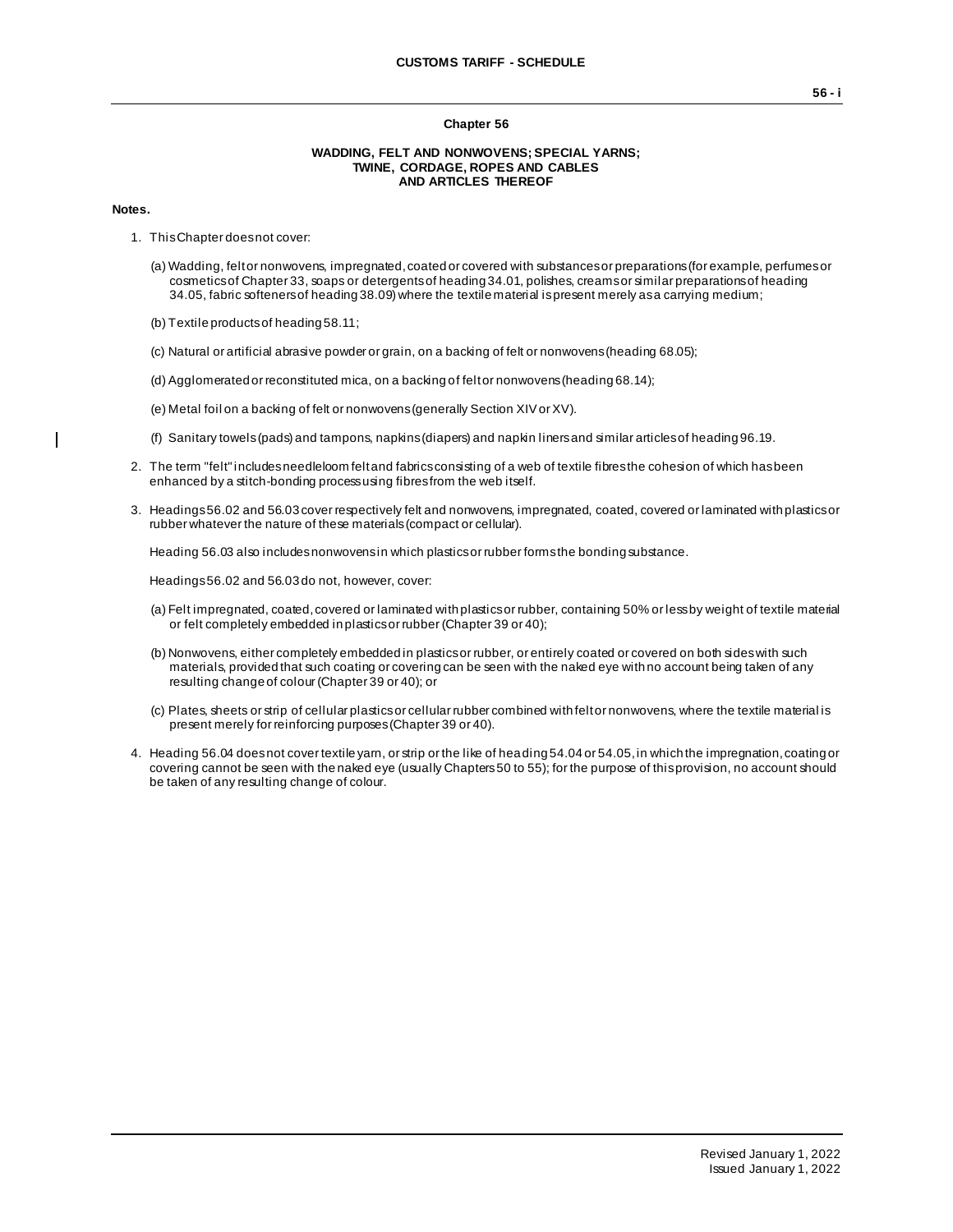# **CUSTOMS TARIFF - SCHEDULE**

| <b>Tariff</b><br>SS<br>Item | <b>Description of Goods</b>                                                                                                             | Unit of<br>Meas. | <b>MFN</b><br><b>Tariff</b> | <b>Applicable</b><br><b>Preferential Tariffs</b>                                                                      |
|-----------------------------|-----------------------------------------------------------------------------------------------------------------------------------------|------------------|-----------------------------|-----------------------------------------------------------------------------------------------------------------------|
| 56.01                       | Wadding of textile materials and articles thereof; textile fibres, not<br>exceeding 5 mm in length (flock), textile dust and mill neps. |                  |                             |                                                                                                                       |
|                             | -Wadding of textile materials and articles thereof:                                                                                     |                  |                             |                                                                                                                       |
| 5601.21                     | - -Of cotton                                                                                                                            |                  |                             |                                                                                                                       |
|                             | 5601.21.10 00 - - - Strips of wadding, for use in the manufacture of tampons                                                            | <b>KGM</b>       | Free                        | LDCT, GPT, UST, MXT,<br>CIAT, CT, CRT, IT, NT,<br>SLT, PT, COLT, JT, PAT,<br>HNT, KRT, CEUT, UAT,<br>CPTPT, UKT: Free |
|                             | - - - Other wadding:                                                                                                                    |                  |                             |                                                                                                                       |
|                             | 5601.21.21 00 - - - - For use in the manufacture of apparel                                                                             | <b>KGM</b>       | Free                        | LDCT, GPT, UST, MXT,<br>CIAT, CT, CRT, IT, NT,<br>SLT, PT, COLT, JT, PAT,<br>HNT, KRT, CEUT, UAT,<br>CPTPT, UKT: Free |
| 5601.21.29 00 - - - - Other |                                                                                                                                         | <b>KGM</b>       | Free                        | LDCT, GPT, UST, MXT,<br>CIAT, CT, CRT, IT, NT,<br>SLT, PT, COLT, JT, PAT,<br>HNT, KRT, CEUT, UAT,<br>CPTPT, UKT: Free |
|                             | 5601.21.30 00 - - - Articles of wadding                                                                                                 | <b>KGM</b>       | 14%                         | LDCT, UST, MXT, CIAT,<br>CT, CRT, IT, NT, SLT, PT,<br>COLT, JT, PAT, HNT,<br>KRT, CEUT, UAT,<br>CPTPT, UKT: Free      |
| 5601.22                     | - - Of man-made fibres                                                                                                                  |                  |                             |                                                                                                                       |
| 5601.22.40 00 - - - Wadding |                                                                                                                                         | <b>KGM</b>       | Free                        | LDCT, GPT, UST, MXT,<br>CIAT, CT, CRT, IT, NT,<br>SLT, PT, COLT, JT, PAT,<br>HNT, KRT, CEUT, UAT,<br>CPTPT, UKT: Free |
|                             | 5601.22.50 00 - - - Articles of wadding                                                                                                 | <b>KGM</b>       | 16%                         | LDCT, UST, MXT, CIAT,<br>CT, CRT, IT, NT, SLT, PT,<br>COLT, JT, PAT, HNT,<br>KRT, CEUT, UAT,<br>CPTPT, UKT: Free      |
| 5601.29.00 00 - - Other     |                                                                                                                                         | <b>KGM</b>       | Free                        | LDCT, GPT, UST, MXT,<br>CIAT, CT, CRT, IT, NT,<br>SLT, PT, COLT, JT, PAT,<br>HNT, KRT, CEUT, UAT,<br>CPTPT, UKT: Free |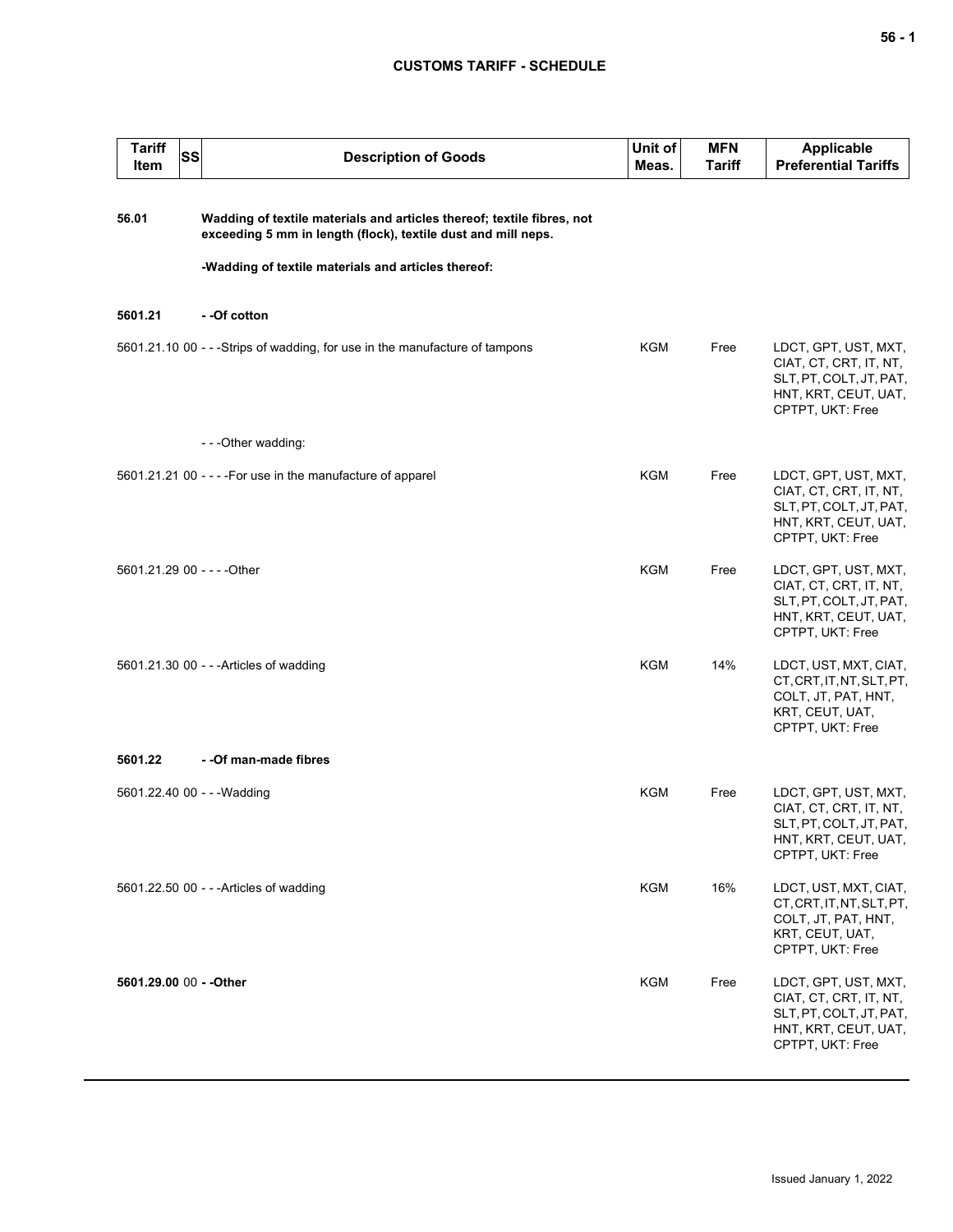| <b>Tariff</b><br>SS<br>Item | <b>Description of Goods</b>                                                                    | Unit of<br>Meas.  | <b>MFN</b><br><b>Tariff</b> | <b>Applicable</b><br><b>Preferential Tariffs</b>                                                                      |
|-----------------------------|------------------------------------------------------------------------------------------------|-------------------|-----------------------------|-----------------------------------------------------------------------------------------------------------------------|
|                             | 5601.30.00 00 - Textile flock and dust and mill neps                                           | KGM               | Free                        | LDCT, GPT, UST, MXT,                                                                                                  |
|                             |                                                                                                |                   |                             | CIAT, CT, CRT, IT, NT,<br>SLT, PT, COLT, JT, PAT,<br>HNT, KRT, CEUT, UAT,<br>CPTPT, UKT: Free                         |
| 56.02                       | Felt, whether or not impregnated, coated, covered or laminated.                                |                   |                             |                                                                                                                       |
| 5602.10.00                  | -Needleloom felt and stitch-bonded fibre fabrics                                               |                   | Free                        | LDCT, GPT, UST, MXT,<br>CIAT, CT, CRT, IT, NT,<br>SLT, PT, COLT, JT, PAT,<br>HNT, KRT, CEUT, UAT,<br>CPTPT, UKT: Free |
|                             |                                                                                                | KGM<br><b>KGM</b> |                             |                                                                                                                       |
|                             | -Other felt, not impregnated, coated, covered or laminated:                                    |                   |                             |                                                                                                                       |
|                             | 5602.21.00 00 - - Of wool or fine animal hair                                                  | <b>KGM</b>        | Free                        | LDCT, GPT, UST, MXT,<br>CIAT, CT, CRT, IT, NT,<br>SLT, PT, COLT, JT, PAT,<br>HNT, KRT, CEUT, UAT,<br>CPTPT, UKT: Free |
|                             | 5602.29.00 00 - - Of other textile materials                                                   | KGM               | Free                        | LDCT, UST, MXT, CIAT,<br>CT, CRT, IT, NT, SLT, PT,<br>COLT, JT, PAT, HNT,<br>KRT, CEUT, UAT,<br>CPTPT, UKT: Free      |
| 5602.90.00 00 -Other        |                                                                                                | KGM               | Free                        | LDCT, GPT, UST, MXT,<br>CIAT, CT, CRT, IT, NT,<br>SLT, PT, COLT, JT, PAT,<br>HNT, KRT, CEUT, UAT,<br>CPTPT, UKT: Free |
| 56.03                       | Nonwovens, whether or not impregnated, coated, covered or laminated.                           |                   |                             |                                                                                                                       |
|                             | -Of man-made filaments:                                                                        |                   |                             |                                                                                                                       |
|                             | 5603.11.00 00 - - Weighing not more than 25 g/m <sup>2</sup>                                   | KGM               | Free                        | LDCT, GPT, UST, MXT,<br>CIAT, CT, CRT, IT, NT,<br>SLT, PT, COLT, JT, PAT,<br>HNT, KRT, CEUT, UAT,<br>CPTPT, UKT: Free |
|                             | 5603.12.00 00 - - Weighing more than 25 g/m <sup>2</sup> but not more than 70 g/m <sup>2</sup> | KGM               | Free                        | LDCT, GPT, UST, MXT,<br>CIAT, CT, CRT, IT, NT,<br>SLT, PT, COLT, JT, PAT,<br>HNT, KRT, CEUT, UAT,<br>CPTPT, UKT: Free |
| 5603.13.00                  | --Weighing more than 70 g/m <sup>2</sup> but not more than 150 g/m <sup>2</sup>                |                   | Free                        | LDCT, GPT, UST, MXT,<br>CIAT, CT, CRT, IT, NT,<br>SLT, PT, COLT, JT, PAT,<br>HNT, KRT, CEUT, UAT,<br>CPTPT, UKT: Free |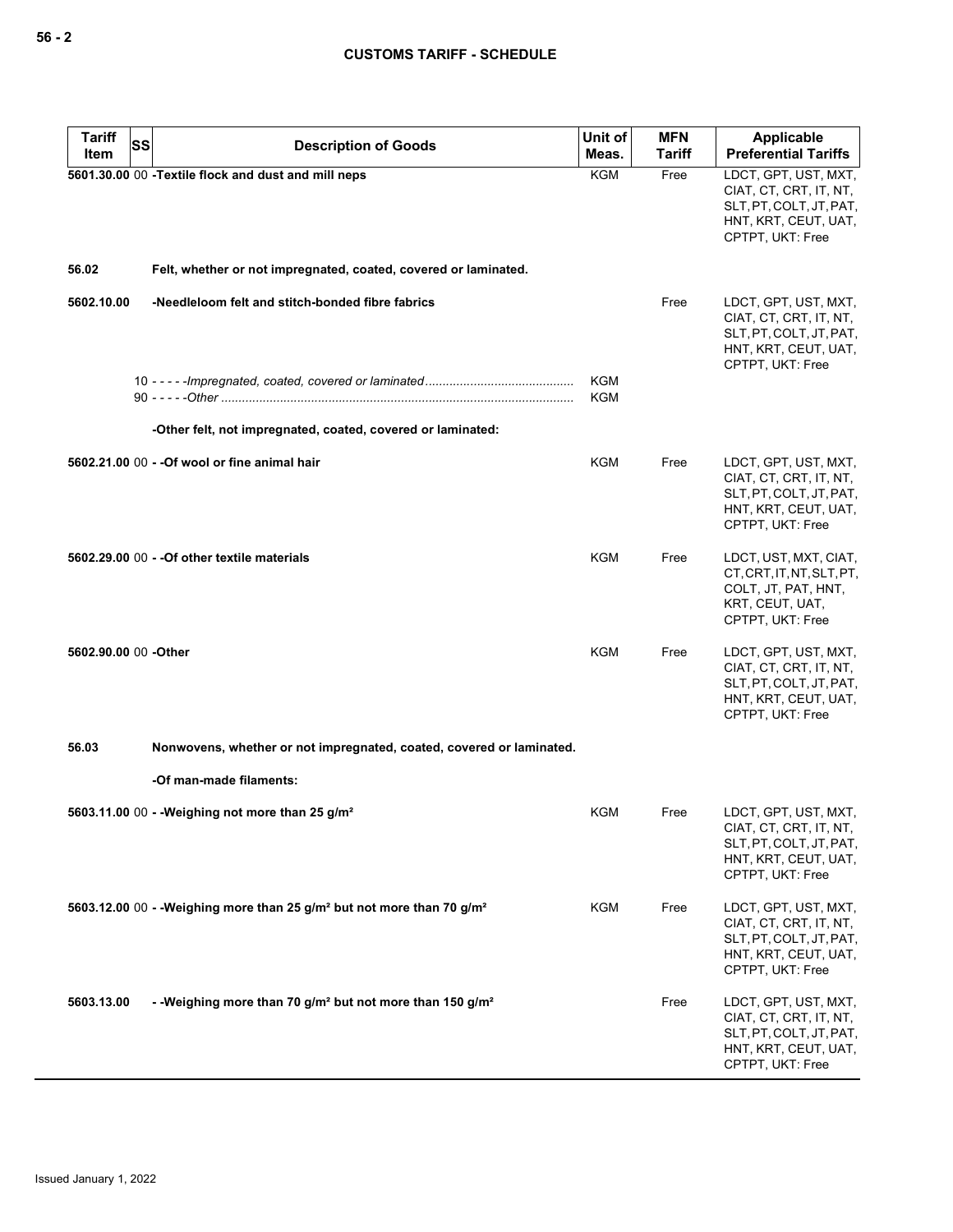| <b>Tariff</b>         |                                                                                                                                                                                  | Unit of           | <b>MFN</b>    | <b>Applicable</b>                                                                                                     |
|-----------------------|----------------------------------------------------------------------------------------------------------------------------------------------------------------------------------|-------------------|---------------|-----------------------------------------------------------------------------------------------------------------------|
| Item                  | <b>SS</b><br><b>Description of Goods</b>                                                                                                                                         | Meas.             | <b>Tariff</b> | <b>Preferential Tariffs</b>                                                                                           |
|                       |                                                                                                                                                                                  | <b>KGM</b><br>KGM |               |                                                                                                                       |
|                       | 5603.14.00 00 - - Weighing more than 150 g/m <sup>2</sup>                                                                                                                        | KGM               | Free          | LDCT, GPT, UST, MXT,<br>CIAT, CT, CRT, IT, NT,<br>SLT, PT, COLT, JT, PAT,<br>HNT, KRT, CEUT, UAT,<br>CPTPT, UKT: Free |
|                       | -Other:                                                                                                                                                                          |                   |               |                                                                                                                       |
|                       | 5603.91.00 00 - - Weighing not more than 25 g/m <sup>2</sup>                                                                                                                     | KGM               | Free          | LDCT, GPT, UST, MXT,<br>CIAT, CT, CRT, IT, NT,<br>SLT, PT, COLT, JT, PAT,<br>HNT, KRT, CEUT, UAT,<br>CPTPT, UKT: Free |
|                       | 5603.92.00 00 - - Weighing more than 25 g/m <sup>2</sup> but not more than 70 g/m <sup>2</sup>                                                                                   | KGM               | Free          | LDCT, GPT, UST, MXT,<br>CIAT, CT, CRT, IT, NT,<br>SLT, PT, COLT, JT, PAT,<br>HNT, KRT, CEUT, UAT,<br>CPTPT, UKT: Free |
|                       | 5603.93.00 00 - - Weighing more than 70 g/m <sup>2</sup> but not more than 150 g/m <sup>2</sup>                                                                                  | KGM               | Free          | LDCT, GPT, UST, MXT,<br>CIAT, CT, CRT, IT, NT,<br>SLT, PT, COLT, JT, PAT,<br>HNT, KRT, CEUT, UAT,<br>CPTPT, UKT: Free |
| 5603.94.00            | - - Weighing more than 150 g/m <sup>2</sup>                                                                                                                                      | <b>MTK</b>        | Free          | LDCT, GPT, UST, MXT,<br>CIAT, CT, CRT, IT, NT,<br>SLT, PT, COLT, JT, PAT,<br>HNT, KRT, CEUT, UAT,<br>CPTPT, UKT: Free |
|                       |                                                                                                                                                                                  | KGM               |               |                                                                                                                       |
| 56.04                 | Rubber thread and cord, textile covered; textile yarn, and strip and the<br>like of heading 54.04 or 54.05, impregnated, coated, covered or sheathed<br>with rubber or plastics. |                   |               |                                                                                                                       |
|                       | 5604.10.00 00 -Rubber thread and cord, textile covered                                                                                                                           | KGM               | Free          | LDCT, UST, MXT, CIAT,<br>CT, CRT, IT, NT, SLT, PT,<br>COLT, JT, PAT, HNT,<br>KRT, CEUT, UAT,<br>CPTPT, UKT: Free      |
| 5604.90.00 00 - Other |                                                                                                                                                                                  | <b>KGM</b>        | Free          | LDCT, GPT, UST, MXT,<br>CIAT, CT, CRT, IT, NT,<br>SLT, PT, COLT, JT, PAT,<br>HNT, KRT, CEUT, UAT,<br>CPTPT, UKT: Free |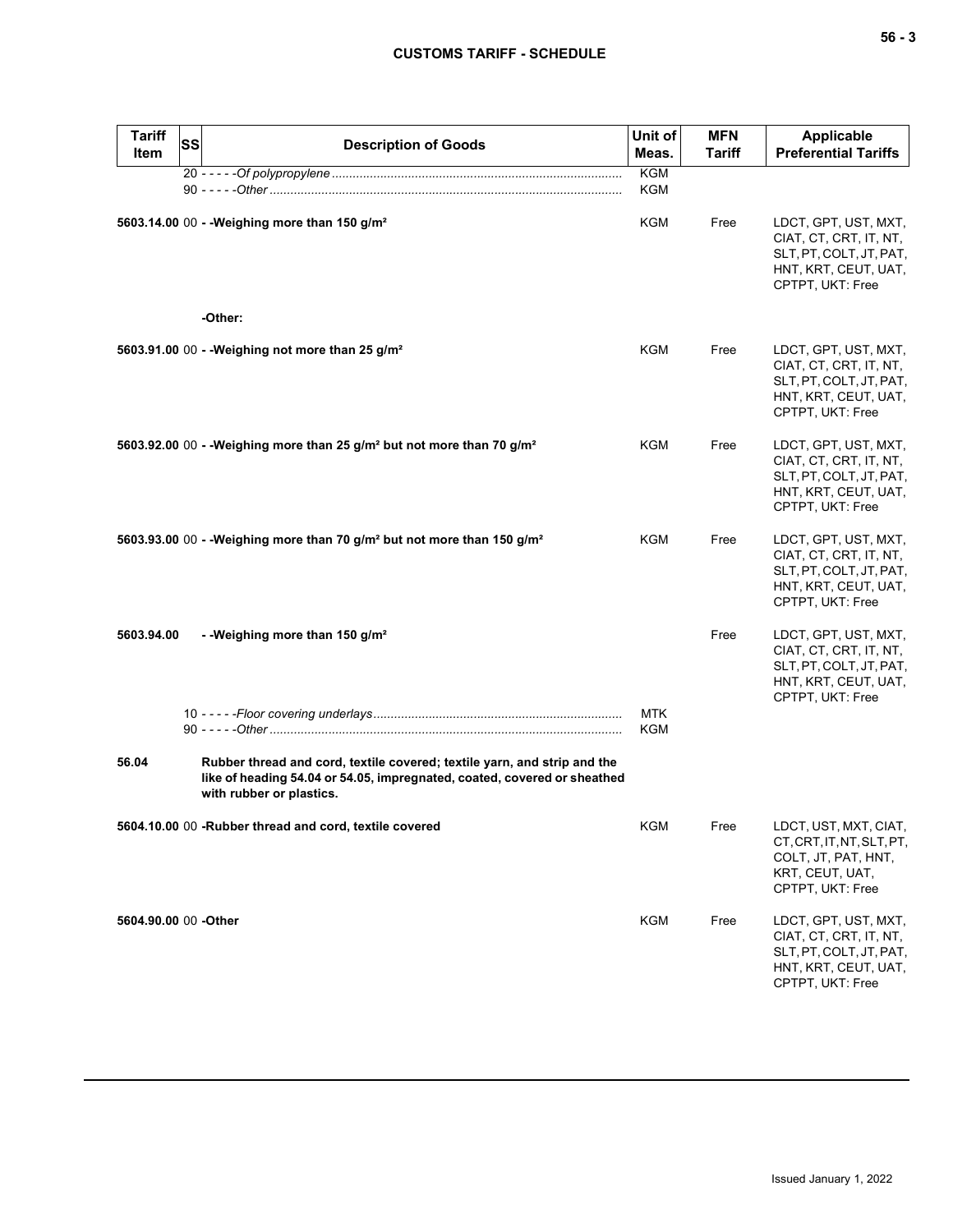| <b>Tariff</b><br>SS<br>Item | <b>Description of Goods</b>                                                                                                                                                                                             | Unit of<br>Meas. | <b>MFN</b><br>Tariff | Applicable<br><b>Preferential Tariffs</b>                                                                                   |
|-----------------------------|-------------------------------------------------------------------------------------------------------------------------------------------------------------------------------------------------------------------------|------------------|----------------------|-----------------------------------------------------------------------------------------------------------------------------|
|                             | 5605.00.00 00 Metallized yarn, whether or not gimped, being textile yarn, or strip or the<br>like of heading 54.04 or 54.05, combined with metal in the form of thread,<br>strip or powder or covered with metal.       | <b>KGM</b>       | Free                 | CCCT, LDCT, GPT, UST,<br>MXT, CIAT, CT, CRT, IT,<br>NT, SLT, PT, COLT, JT,<br>PAT, HNT, KRT, CEUT,<br>UAT, CPTPT, UKT: Free |
|                             | 5606.00.00 00 Gimped yarn, and strip and the like of heading 54.04 or 54.05, gimped<br>(other than those of heading 56.05 and gimped horsehair yarn); chenille<br>yarn (including flock chenille yarn); loop wale-yarn. | KGM              | Free                 | LDCT, GPT, UST, MXT,<br>CIAT, CT, CRT, IT, NT,<br>SLT, PT, COLT, JT, PAT,<br>HNT, KRT, CEUT, UAT,<br>CPTPT, UKT: Free       |
| 56.07                       | Twine, cordage, ropes and cables, whether or not plaited or braided and<br>whether or not impregnated, coated, covered or sheathed with rubber or<br>plastics.                                                          |                  |                      |                                                                                                                             |
|                             | -Of sisal or other textile fibres of the genus Agave:                                                                                                                                                                   |                  |                      |                                                                                                                             |
|                             | 5607.21.00 00 - - Binder or baler twine                                                                                                                                                                                 | <b>KGM</b>       | Free                 | LDCT, GPT, UST, MXT,<br>CIAT, CT, CRT, IT, NT,<br>SLT, PT, COLT, JT, PAT,<br>HNT, KRT, CEUT, UAT,<br>CPTPT, UKT: Free       |
| 5607.29                     | --Other                                                                                                                                                                                                                 |                  |                      |                                                                                                                             |
|                             | 5607.29.10 00 - - - Of a circumference not exceeding 38 mm, to be employed in commercial<br>fishing or in the commercial harvesting of marine plants;<br>Twine, to be employed in baling farm produce                   | <b>KGM</b>       | Free                 | LDCT, GPT, UST, MXT,<br>CIAT, CT, CRT, IT, NT,<br>SLT, PT, COLT, JT, PAT,<br>HNT, KRT, CEUT, UAT,<br>CPTPT, UKT: Free       |
|                             | 5607.29.20 00 - - - Other, of a circumference not exceeding 25.4 mm                                                                                                                                                     | KGM              | 10%                  | LDCT, UST, MXT, CIAT,<br>CT, CRT, IT, NT, SLT, PT,<br>COLT, JT, PAT, HNT,<br>KRT, CEUT, UAT,<br>CPTPT, UKT: Free            |
| 5607.29.90 00 - - - Other   |                                                                                                                                                                                                                         | <b>KGM</b>       | 10%                  | LDCT, UST, MXT, CIAT,<br>CT, CRT, IT, NT, SLT, PT,<br>COLT, JT, PAT, HNT,<br>KRT, CEUT, UAT,<br>CPTPT, UKT: Free            |
|                             | -Of polyethylene or polypropylene:                                                                                                                                                                                      |                  |                      |                                                                                                                             |
|                             | 5607.41.00 00 - - Binder or baler twine                                                                                                                                                                                 | KGM              | Free                 | LDCT, GPT, UST, MXT,<br>CIAT, CT, CRT, IT, NT,<br>SLT, PT, COLT, JT, PAT,<br>HNT, KRT, CEUT, UAT,<br>CPTPT, UKT: Free       |

**5607.49 - -Other**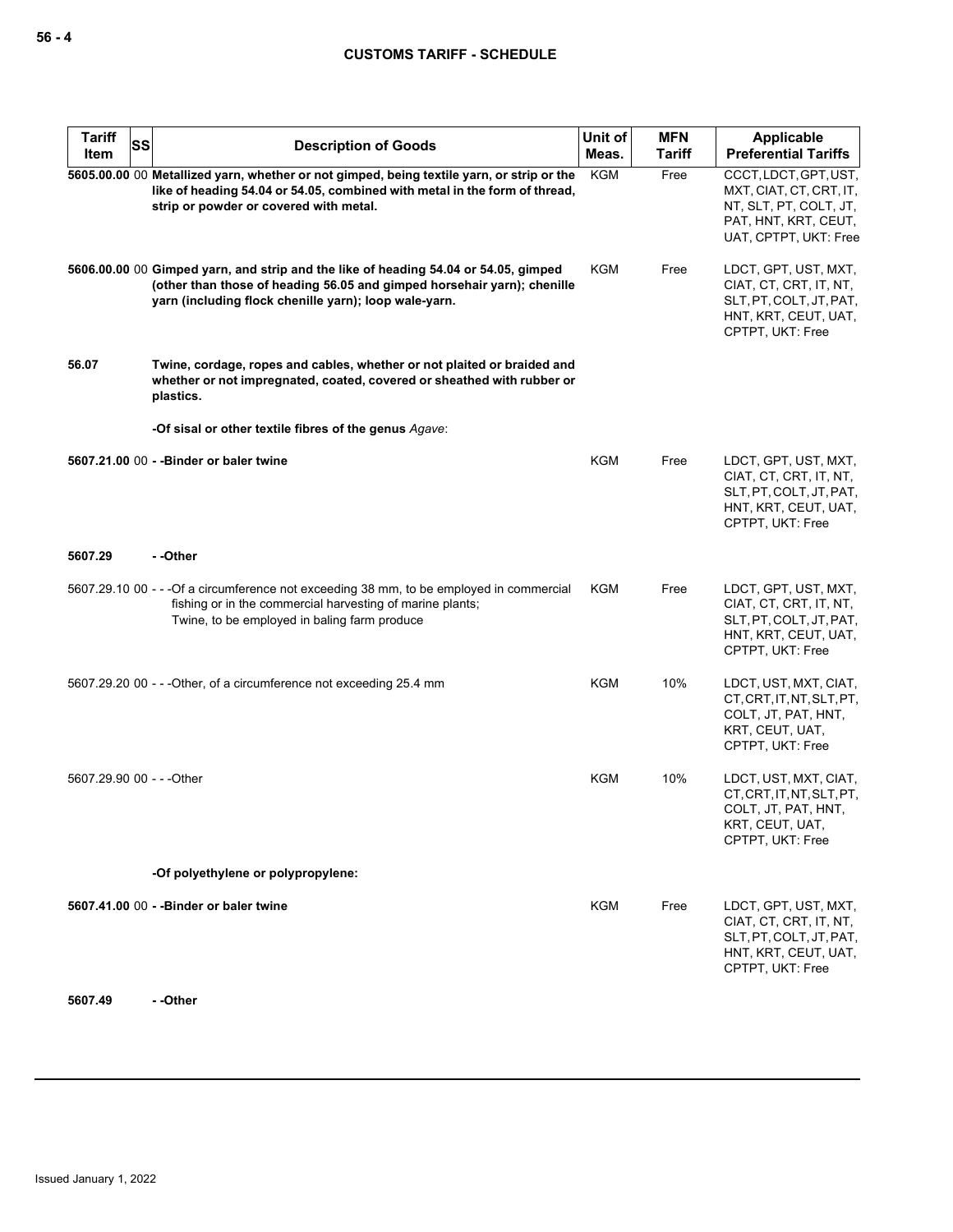# **CUSTOMS TARIFF - SCHEDULE**

| <b>Tariff</b><br>Item     | SS | <b>Description of Goods</b>                                                                                                                                                                                                                                                                                                                                                                                                                                                                                                                                                                                                | Unit of<br>Meas. | <b>MFN</b><br><b>Tariff</b> | <b>Applicable</b><br><b>Preferential Tariffs</b>                                                                      |
|---------------------------|----|----------------------------------------------------------------------------------------------------------------------------------------------------------------------------------------------------------------------------------------------------------------------------------------------------------------------------------------------------------------------------------------------------------------------------------------------------------------------------------------------------------------------------------------------------------------------------------------------------------------------------|------------------|-----------------------------|-----------------------------------------------------------------------------------------------------------------------|
|                           |    | 5607.49.10 00 - - - Rope, for climbing or mountaineering, manufactured to the standards of<br>the Union Internationale des Associations d'Alpinisme;<br>Seine rope, of a circumference of 60 mm or more, consisting of multiple<br>ropes of polypropylene and twisted steel wires surrounding a core of<br>multiple ropes of polypropylene, to be employed in commercial fishing or in<br>the commercial harvesting of marine plants;<br>Of a circumference not exceeding 38 mm, to be employed in commercial<br>fishing or in the commercial harvesting of marine plants;<br>Twine, to be employed in baling farm produce | <b>KGM</b>       | Free                        | LDCT, GPT, UST, MXT,<br>CIAT, CT, CRT, IT, NT,<br>SLT, PT, COLT, JT, PAT,<br>HNT, KRT, CEUT, UAT,<br>CPTPT, UKT: Free |
|                           |    | 5607.49.20 00 - - - Other, of a circumference not exceeding 25.4 mm                                                                                                                                                                                                                                                                                                                                                                                                                                                                                                                                                        | KGM              | 10%                         | LDCT, UST, MXT, CIAT,<br>CT, CRT, IT, NT, SLT, PT,<br>COLT, JT, PAT, HNT,<br>KRT, CEUT, UAT,<br>CPTPT, UKT: Free      |
| 5607.49.90 00 - - - Other |    |                                                                                                                                                                                                                                                                                                                                                                                                                                                                                                                                                                                                                            | KGM              | 10%                         | LDCT, UST, MXT, CIAT,<br>CT, CRT, IT, NT, SLT, PT,<br>COLT, JT, PAT, HNT,<br>KRT, CEUT, UAT,<br>CPTPT, UKT: Free      |
| 5607.50                   |    | -Of other synthetic fibres                                                                                                                                                                                                                                                                                                                                                                                                                                                                                                                                                                                                 |                  |                             |                                                                                                                       |
|                           |    | 5607.50.10 00 - - - Braided cord, solely of polyester, electrically conductive, of a<br>circumference exceeding 29 mm but not exceeding 40 mm, for use in the<br>manufacture or refurbishing of electrical generators;<br>Of a circumference not exceeding 38 mm, to be employed in commercial<br>fishing or in the commercial harvesting of marine plants;<br>Rope, for climbing or mountaineering, manufactured to the standards of<br>the Union Internationale des Associations d'Alpinisme                                                                                                                             | KGM              | Free                        | LDCT, GPT, UST, MXT,<br>CIAT, CT, CRT, IT, NT,<br>SLT, PT, COLT, JT, PAT,<br>HNT, KRT, CEUT, UAT,<br>CPTPT, UKT: Free |
|                           |    | 5607.50.20 00 - - - Other, of a circumference not exceeding 25.4 mm                                                                                                                                                                                                                                                                                                                                                                                                                                                                                                                                                        | KGM              | 10%                         | LDCT, UST, MXT, CIAT,<br>CT, CRT, IT, NT, SLT, PT,<br>COLT, JT, PAT, HNT,<br>KRT, CEUT, UAT,<br>CPTPT, UKT: Free      |
| 5607.50.90 00 - - - Other |    |                                                                                                                                                                                                                                                                                                                                                                                                                                                                                                                                                                                                                            | KGM              | 10%                         | LDCT, UST, MXT, CIAT,<br>CT, CRT, IT, NT, SLT, PT,<br>COLT, JT, PAT, HNT,<br>KRT, CEUT, UAT,<br>CPTPT, UKT: Free      |
| 5607.90                   |    | -Other                                                                                                                                                                                                                                                                                                                                                                                                                                                                                                                                                                                                                     |                  |                             |                                                                                                                       |
|                           |    | 5607.90.10 00 - - -Jute twine for use in the manufacture of backing for area carpets;<br>Of a circumference not exceeding 38 mm, to be employed in commercial<br>fishing or in the commercial harvesting of marine plants;<br>Rope, for climbing or mountaineering, manufactured to the standards of<br>the Union Internationale des Associations d'Alpinisme                                                                                                                                                                                                                                                              | KGM              | Free                        | LDCT, GPT, UST, MXT,<br>CIAT, CT, CRT, IT, NT,<br>SLT, PT, COLT, JT, PAT,<br>HNT, KRT, CEUT, UAT,<br>CPTPT, UKT: Free |
|                           |    | 5607.90.20 00 - - - Other, of a circumference not exceeding 25.4 mm;<br>Other, of jute or other textile bast fibres of heading 53.03                                                                                                                                                                                                                                                                                                                                                                                                                                                                                       | KGM              | 10%                         | LDCT, UST, MXT, CIAT,<br>CT, CRT, IT, NT, SLT, PT,<br>COLT, JT, PAT, HNT,<br>KRT, CEUT, UAT,<br>CPTPT, UKT: Free      |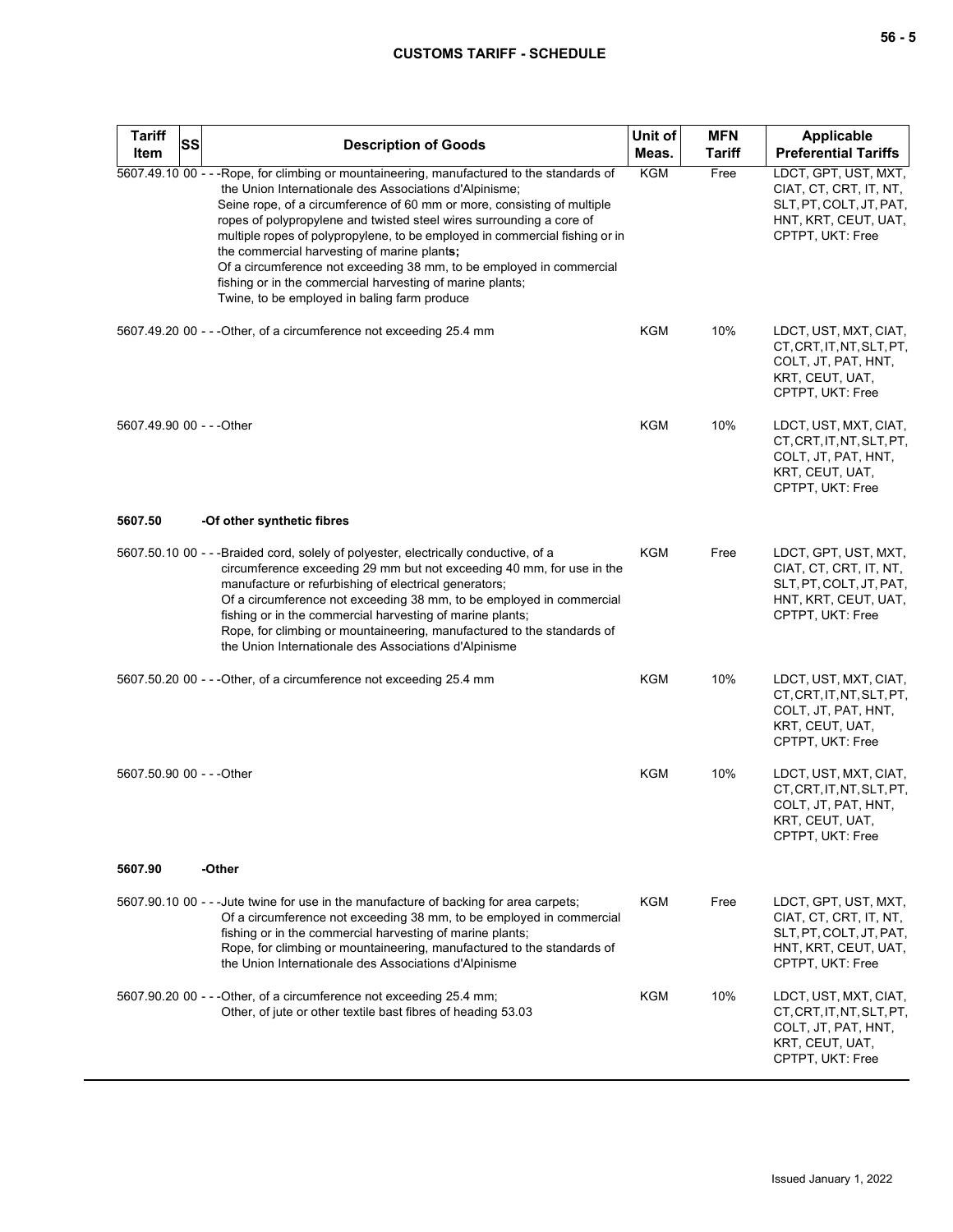| <b>Tariff</b><br>Item     | SS<br><b>Description of Goods</b>                                                                                                                                                                                                          | Unit of<br>Meas. | <b>MFN</b><br><b>Tariff</b> | Applicable<br><b>Preferential Tariffs</b>                                                                             |
|---------------------------|--------------------------------------------------------------------------------------------------------------------------------------------------------------------------------------------------------------------------------------------|------------------|-----------------------------|-----------------------------------------------------------------------------------------------------------------------|
| 5607.90.90 00 - - - Other |                                                                                                                                                                                                                                            | <b>KGM</b>       | 10%                         | LDCT, UST, MXT, CIAT,<br>CT, CRT, IT, NT, SLT, PT,<br>COLT, JT, PAT, HNT,<br>KRT, CEUT, UAT,<br>CPTPT, UKT: Free      |
| 56.08                     | Knotted netting of twine, cordage or rope; made up fishing nets and<br>other made up nets, of textile materials.                                                                                                                           |                  |                             |                                                                                                                       |
|                           | -Of man-made textile materials:                                                                                                                                                                                                            |                  |                             |                                                                                                                       |
| 5608.11                   | --Made up fishing nets                                                                                                                                                                                                                     |                  |                             |                                                                                                                       |
|                           | 5608.11.10 00 - - - To be employed in commercial fishing                                                                                                                                                                                   | KGM              | Free                        | LDCT, GPT, UST, MXT,<br>CIAT, CT, CRT, IT, NT,<br>SLT, PT, COLT, JT, PAT,<br>HNT, KRT, CEUT, UAT,<br>CPTPT, UKT: Free |
| 5608.11.90 00 - - - Other |                                                                                                                                                                                                                                            | <b>KGM</b>       | 14%                         | LDCT, UST, MXT, CIAT,<br>CT, CRT, IT, NT, SLT, PT,<br>COLT, JT, PAT, HNT,<br>KRT, CEUT, UAT,<br>CPTPT, UKT: Free      |
| 5608.19                   | - -Other                                                                                                                                                                                                                                   |                  |                             |                                                                                                                       |
|                           | 5608.19.10 00 - - - Netting, to be employed in commercial fishing or in the commercial<br>harvesting of marine plants;<br>Made up nets, solely of polyethylene monofilament, to be employed in the<br>protection of fruit crops from birds | KGM              | Free                        | LDCT, GPT, UST, MXT,<br>CIAT, CT, CRT, IT, NT,<br>SLT, PT, COLT, JT, PAT,<br>HNT, KRT, CEUT, UAT,<br>CPTPT, UKT: Free |
|                           | 5608.19.20 00 - - - Knotted netting, open square mesh, of tubular braided twine of<br>polyethylene filaments, for use in the manufacture of tennis nets                                                                                    | KGM              | Free                        | LDCT, UST, MXT, CIAT,<br>CT, CRT, IT, NT, SLT, PT,<br>COLT, JT, PAT, HNT,<br>KRT, CEUT, UAT,<br>CPTPT, UKT: Free      |
| 5608.19.90 00 - - - Other |                                                                                                                                                                                                                                            | <b>KGM</b>       | 14%                         | LDCT, UST, MXT, CIAT,<br>CT, CRT, IT, NT, SLT, PT,<br>COLT, JT, PAT, HNT,<br>KRT, CEUT, UAT,<br>CPTPT, UKT: Free      |
| 5608.90                   | -Other                                                                                                                                                                                                                                     |                  |                             |                                                                                                                       |
|                           | 5608.90.10 00 - - - Fishing nets and netting, to be employed in commercial fishing or in the<br>commercial harvesting of marine plants                                                                                                     | KGM              | Free                        | LDCT, GPT, UST, MXT,<br>CIAT, CT, CRT, IT, NT,<br>SLT, PT, COLT, JT, PAT,<br>HNT, KRT, CEUT, UAT,<br>CPTPT, UKT: Free |